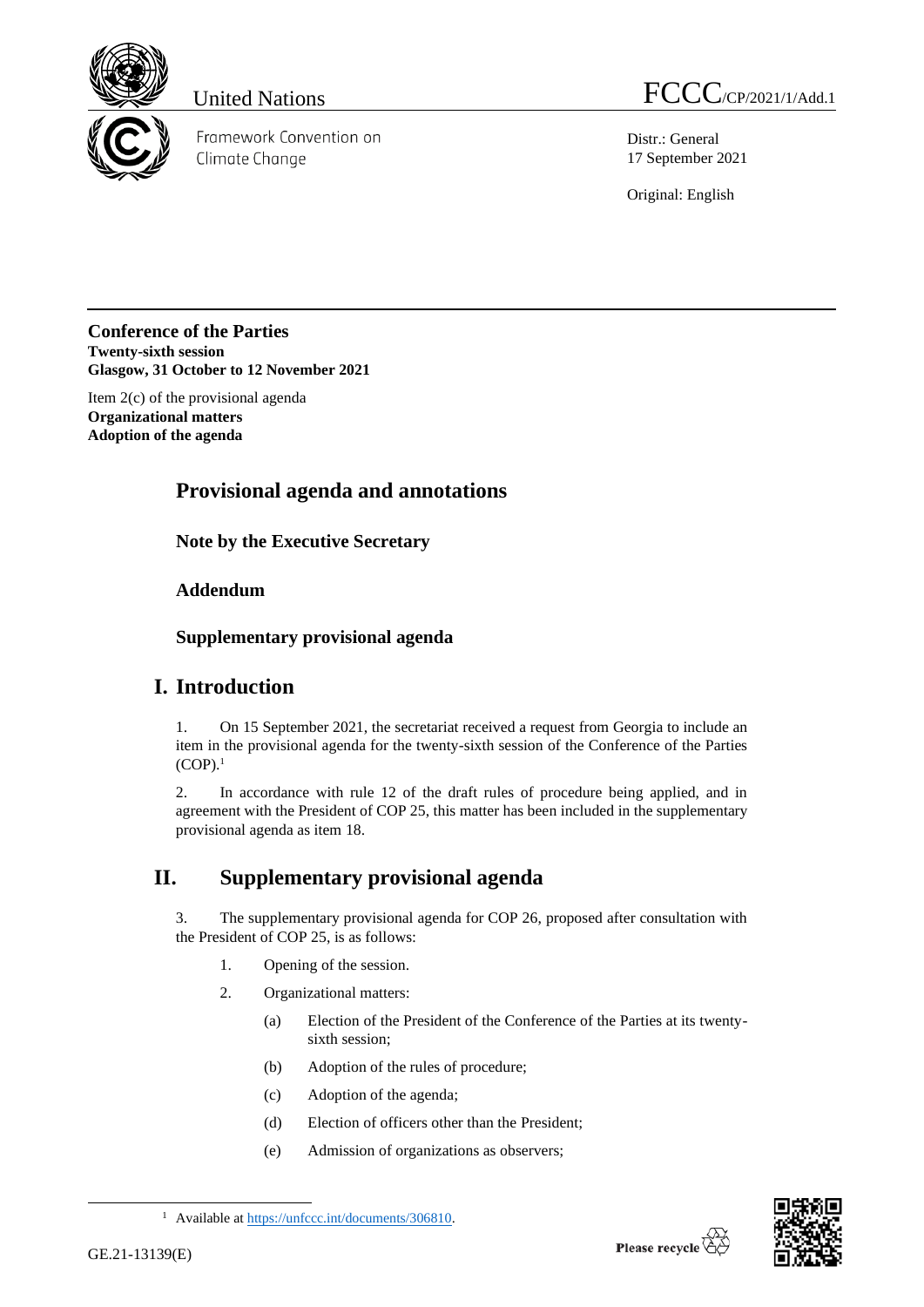- (f) Organization of work, including for the sessions of the subsidiary bodies;
- (g) Dates and venues of future sessions;
- (h) Adoption of the report on credentials.
- 3. Reports of the subsidiary bodies:
	- (a) Report of the Subsidiary Body for Scientific and Technological Advice;
	- (b) Report of the Subsidiary Body for Implementation.
- 4. Reporting from and review of Parties included in Annex I to the Convention.
- 5. Reporting from Parties not included in Annex I to the Convention.
- 6. Report of the Adaptation Committee (for 2019, 2020 and 2021).
- 7. Warsaw International Mechanism for Loss and Damage associated with Climate Change Impacts.<sup>2</sup>
- 8. Matters relating to finance:
	- (a) Long-term climate finance;
	- (b) Matters relating to the Standing Committee on Finance:
		- (i) Report of the Standing Committee on Finance Convention matters;
		- (ii) First report on the determination of the needs of developing country Parties related to implementing the Convention and the Paris Agreement;
		- (iii) Fourth (2020) Biennial Assessment and Overview of Climate Finance Flows;
		- (iv) Review of the functions of the Standing Committee on Finance;
	- (c) Report of the Green Climate Fund to the Conference of the Parties and guidance to the Green Climate Fund (for 2020 and 2021);
	- (d) Report of the Global Environment Facility to the Conference of the Parties and guidance to the Global Environment Facility (for 2020 and 2021);
	- (e) Seventh review of the Financial Mechanism;
	- (f) Compilation and synthesis of, and summary report on the in-session workshop on, biennial communications of information related to Article 9, paragraph 5, of the Paris Agreement.
- 9. Development and transfer of technologies:
	- (a) Joint annual report of the Technology Executive Committee and the Climate Technology Centre and Network (for 2020 and 2021);
	- (b) Linkages between the Technology Mechanism and the Financial Mechanism of the Convention;
	- (c) Review of the constitution of the Advisory Board of the Climate Technology Centre and Network;
	- (d) Second review of the Climate Technology Centre and Network.
- 10. Capacity-building under the Convention.
- 11. Matters relating to the least developed countries.
- 12. Report of the forum on the impact of the implementation of response measures.

 $2\text{}$  Neither the inclusion of this item in the agenda nor the annotations to it prejudge outcomes on matters related to the governance of the WIM.